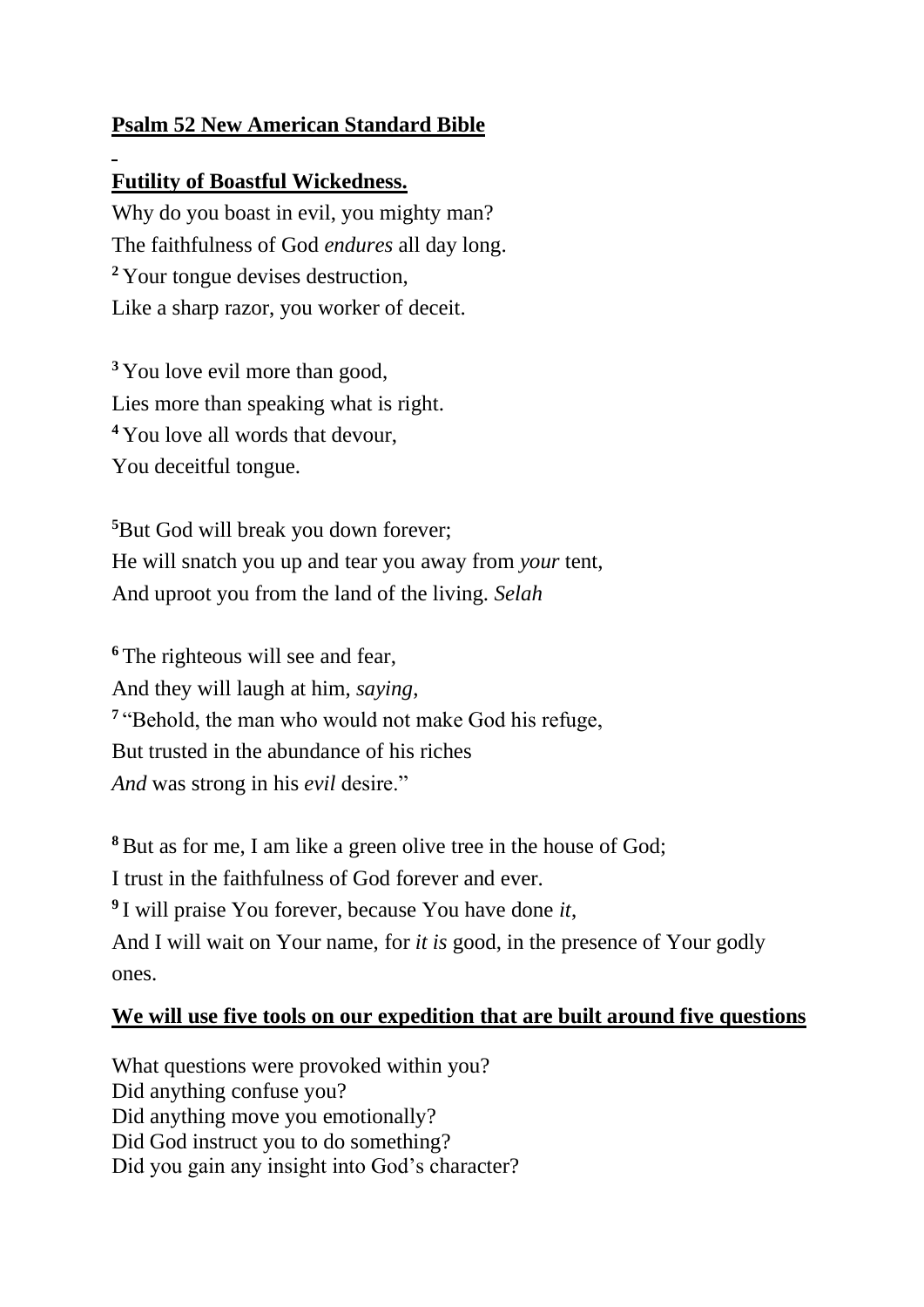- 1. Why do people boast?
- 2. Have you ever boasted?
- 3. How did it make you feel?
- 4. What is the motive behind the question why?
- 5. Who has the right to ask why?
- 6. What is the difference between 'boasting in evil' as opposed to 'boasting in good'?
- 7. Are the mighty more likely to boast? If so, why?
- 8. 'God's loving kindness endures' means what to you?
- 9. What is the difference between kindness and loving kindness?
- 10. Talking to the mighty man, David says 'you devise devastation'!
- 11. Evil, Jesus said, comes out of the mouth and it reveals what is in your heart.
- 12. To be cut with words is sharper, and more devastating, than being cut with a razor.
- 13. Workers of deceit are those who do evil and enjoy doing evil God calls these people wicked.
- 14. Workers of deceit enjoy doing what is not right. Everything about them says 'evil'.
- 15. The words of the workers of evil are vile, cruel and devastating.
- 16. A judgement day will come when the workers of evil will receive the wages of doing evil.
- 17. It will be for them a very dark day that will last for all of eternity.
- 18. The workers of righteousness will receive the satisfaction that evil doers will pay for their evil deeds.
- 19. 'Behold' is to see or to take notice of.
- 20. The man who refuses to trust in God, has no one else to trust him but himself!
- 21. To trust in 'the abundance of riches', is to rely on resources and not on God.
- 22. Evil and hatred will make you strong but will require payment at the judgement,
- 23. An olive tree is a representation of peace and tranquillity.
- 24. A green olive tree is full of life new beginnings.
- 25. Whoever trusts in the loving kindness of God will not be disappointed or pay at the judgement.
- 26. To give thanks is to know who, and what, you have acknowledged as your helper,
- 27. To wait with wisdom is to know, even in the waiting, God is with you.
- 28. To trust in God's name is to trust in something God holds very dear.